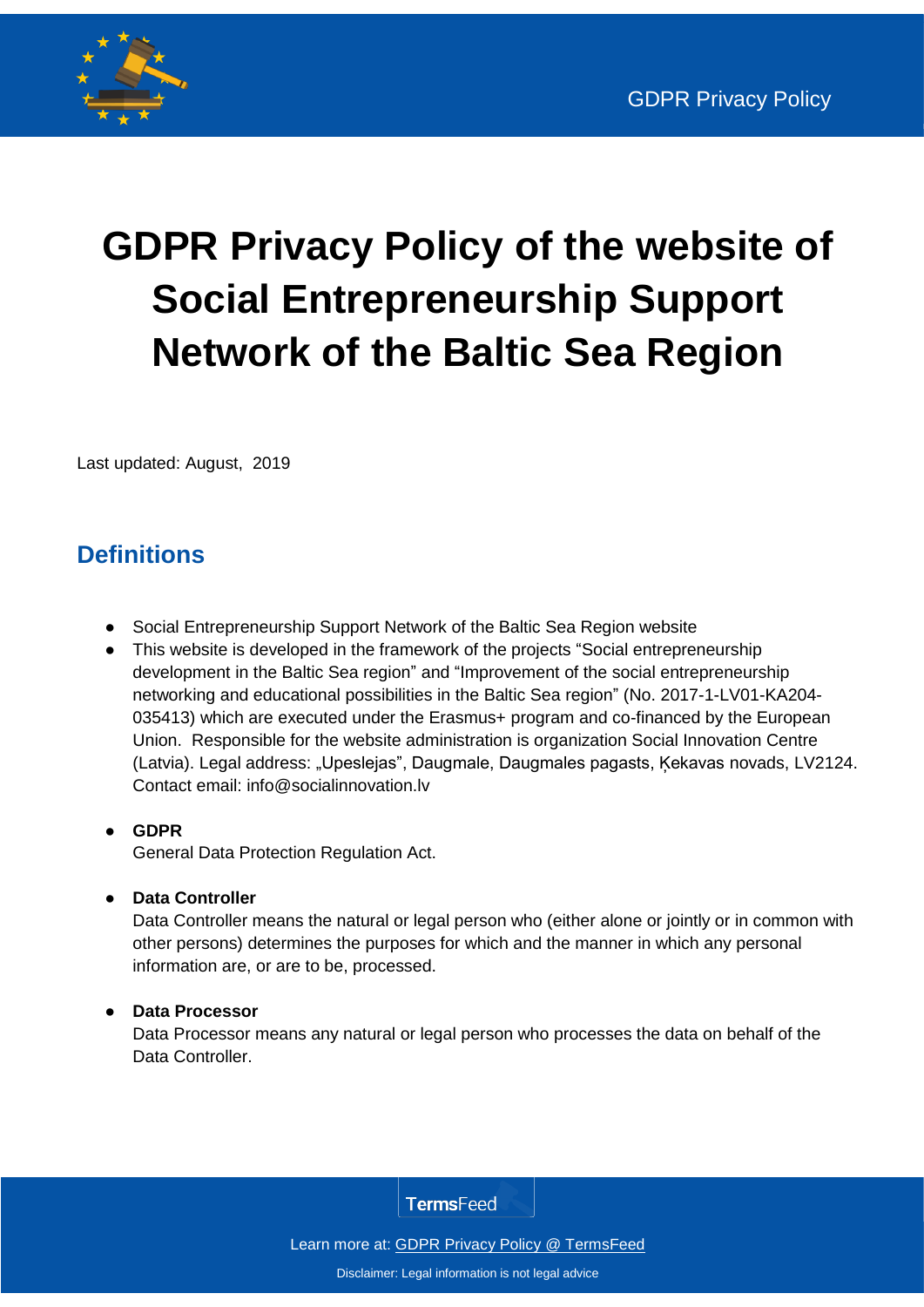

#### **Data Subject**

Data Subject is any living individual who is using our Service and is the subject of Personal Data.

# **1. Principles for processing personal data**

Our principles for processing personal data are:

- **Fairness and lawfulness.** When we process personal data, the individual rights of the Data Subjects must be protected. All personal data must be collected and processed in a legal and fair manner.
- **Restricted to a specific purpose.** The personal data of Data Subject must be processed only for specific purposes.
- **Transparency**. The Data Subject must be informed of how his/her data is being collected, processed and used.

## **2. What personal data we collect and process**

Social Entrepreneurship Support Network of the Baltic Sea Region website collects these types of personal data:

- Email address
- First name and last name of the contact person of the enterprise
- Address, State, Province, ZIP/Postal code, City of the enterprise

## **3. How we use the personal data**

**TermsFeed** 

Learn more at: **GDPR Privacy Policy @ TermsFeed**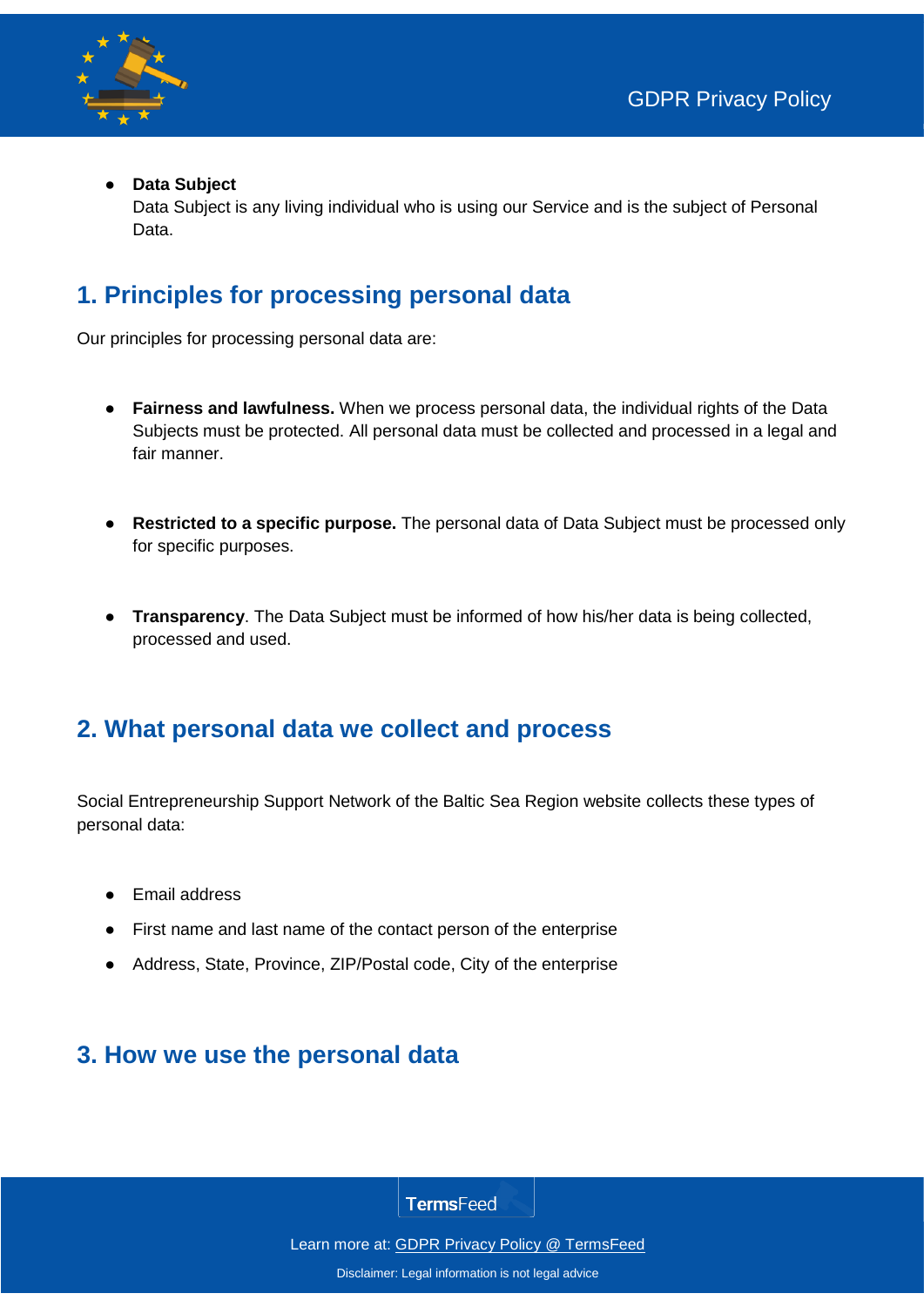



Social Entrepreneurship Support Network of the Baltic Sea Region website uses the collected personal data for the following purposes:

To inform about the existing social enterprises and available support network in BSR

# **4. Legal basis for collecting and processing personal data**

Social Entrepreneurship Support Network of the Baltic Sea Region website's legal basis for collecting and using the personal data described in this Data Protection Policy:

● By giving your permission to use the data of your company or organization,you agree to the terms and conditions of this GDPR Privacy Policy

# **5. Retention of personal data**

Social Entrepreneurship Support Network of the Baltic Sea Region website will retain your personal information only for as long as is necessary for the purposes set out in this Data Protection Policy.

Social Entrepreneurship Support Network of the Baltic Sea Region website will retain and use your information to the extent necessary to comply with our legal obligations, resolve disputes, and enforce our policies.

# **6. Data protection rights**

If you are a resident of the European Economic Area (EEA), you have certain data protection rights. If you wish to be informed what personal data we hold about you and if you want it to be removed from our systems, please contact us.

**TermsFeed** 

Learn more at: **GDPR Privacy Policy @ TermsFeed**